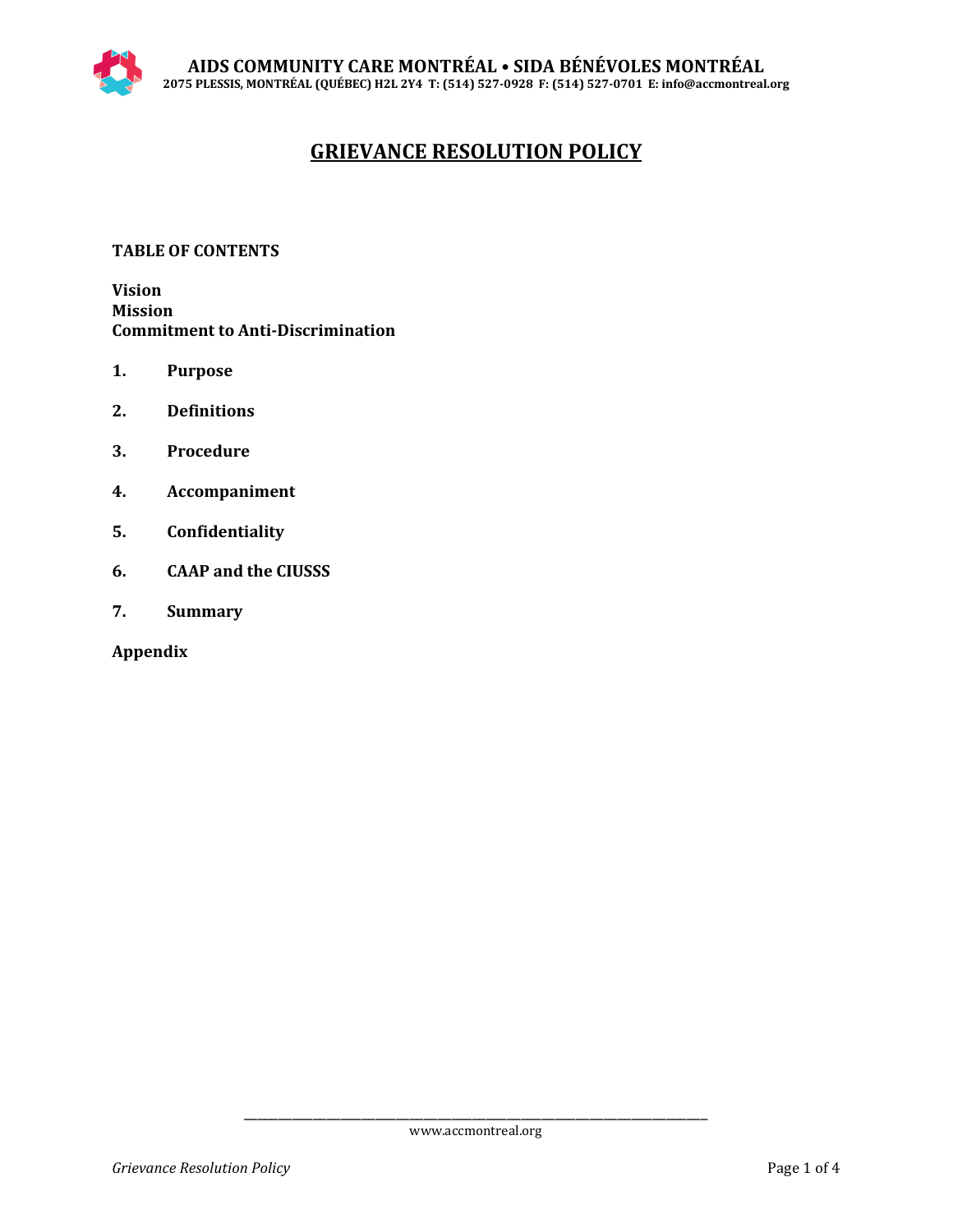

**AIDS COMMUNITY CARE MONTRÉAL • SIDA BÉNÉVOLES MONTRÉAL**

**2075 PLESSIS, MONTRÉAL (QUÉBEC) H2L 2Y4 T: (514) 527-0928 F: (514) 527-0701 E: info@accmontreal.org**

## **Vision**

AIDS Community Care Montréal ("ACCM" or "the Corporation") envisions a society free from the stigma of HIV/AIDS. We are committed to building a community where all people living with or affected by HIV/AIDS and Hepatitis C receive the support they need. We are dedicated to empowering individuals to make informed decisions related to their health and well-being.

## **Mission**

ACCM is a volunteer-based community organization working to enhance the quality of life of people living with HIV/AIDS and/or hepatitis C, to prevent HIV and hepatitis C transmission, and to promote community awareness and action.

#### **Commitment to Anti-Discrimination**

ACCM is committed to combating all forms of discrimination, including but not limited to discrimination based on race, ethnicity, gender, sexuality, disability, immigration status, history of imprisonment, and religion. ACCM is located on Kanien'kehá:ka land.

## **1. Purpose**

It is in the interest of all parties that grievances are dealt with promptly and justly and that a resolution is determined as quickly as possible.

This policy ensures a route of appeal and a right to be heard to any ACCM memberwho believes they have been injured or have suffered an injustice in the context of ACCM. These guidelines provide due process for addressing such conflicts, respecting the rights of both the member and the organization. The use of this procedure is also extended to people in the community who are not members of ACCM but who are living with HIV/AIDS or who use or have used ACCM services and feel that they have been injured or have suffered an injustice in the context of ACCM.

#### **2. Definition**

A grievance is a complaint by a member or someone in the community against an alleged injury or injustice, specifically with respect to the services, programs, and activities of ACCM.

An ACCM member is a person living with HIV or has experience living with Hepatitis C who has completed the Corporation's intake process; or a volunteer of ACCM who has completed the volunteer orientation program; a Director or Honorary Director; Staff; or a person who is part of the ACCM community.

If the complaint pertains to sexual or psychological harassment, the complaint should follow the Policy on Prevention of Psychological Harassment or Sexual Harassment and Complaints Procedure.

## **3. Procedure**

As much as possible grievances should be settled between those directly concerned in an amicable manner. The parties should concentrate on resolving the conflict in a manner that is productive for all parties involved, setting personality conflicts aside whenever possible.

When this is not possible, the following steps should be taken, in order, until a satisfactory resolution is reached.

 **a)** The grievance should be submitted in writing to the person responsible for the service involved unless the complaint is with respect to that person in which case the complaint should go to their direct supervisor (see Appendix 1). As much as possible, the grievance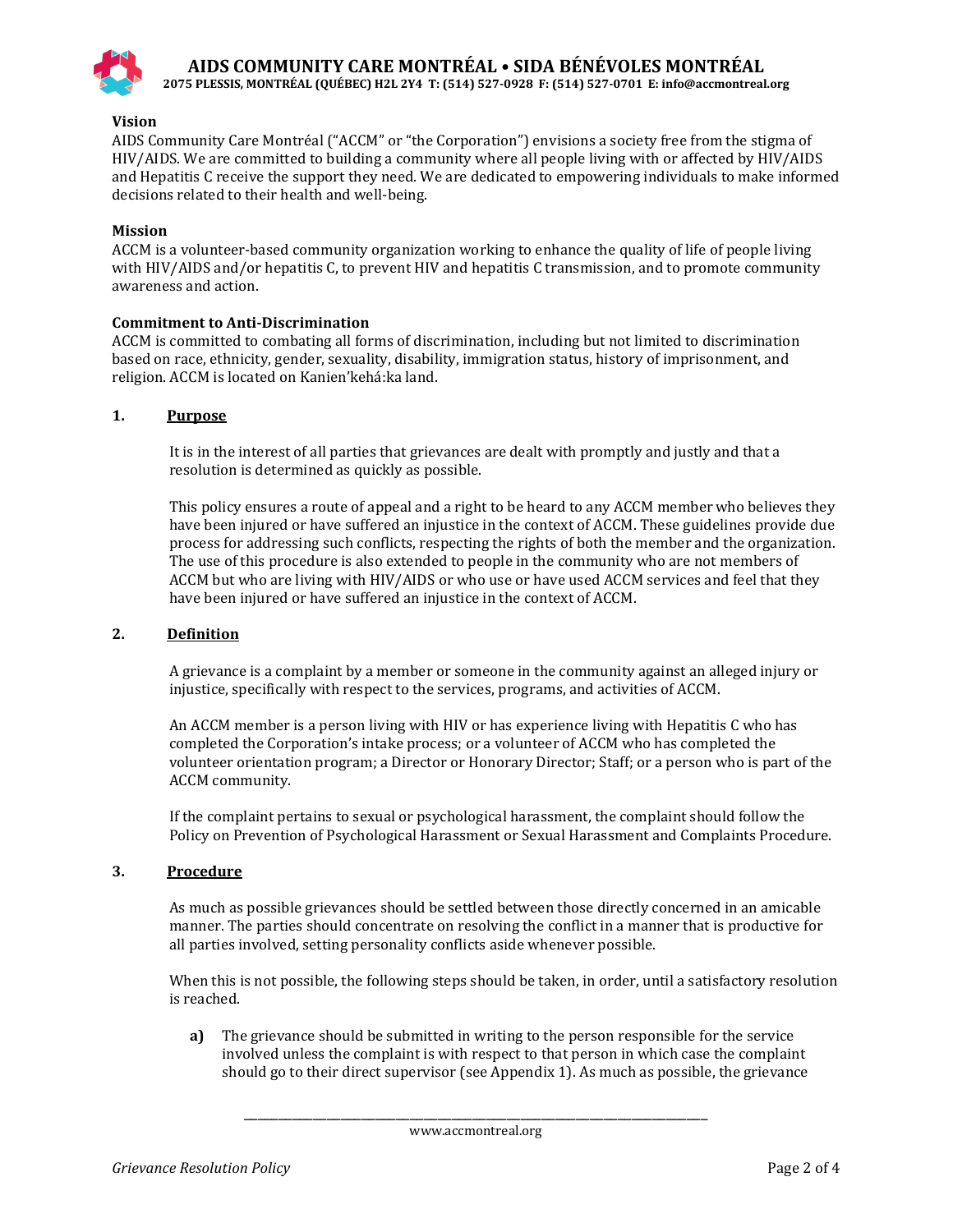should include a statement of the outcome sought. A grievance must be filed no later than six months after the alleged injury or injustice.

The person responsible for the service must reply to the grievance in writing within thirty days of its having been received.

 **b)** If the person submitting the grievance is dissatisfied with the outcome of the first step, he or she may appeal the matter in writing to the Executive Director within thirty days of receiving the reply.

The Executive Director shall reply to the appeal in writing within thirty days of having received it.

 **c)** If the person submitting the grievance is dissatisfied with the outcome of the appeal to the Executive Director, he or she may appeal the matter in writing to the Administration and Personnel Committee of the Board of Directors (ADPERCOM) within thirty days of receiving the reply.

ADPERCOM shall reply to the appeal in writing within thirty days of having received it.

Grievances relating to the conduct or actions of the Executive Director should be made to the Chair of ADPERCOM.

Grievances relating to a Board Member should be made to the President of the Board of Directors or to Vice President if the grievance concerns the President.

## **4. Accompaniment**

During all stages of the grievance procedure, the person submitting the grievance shall have the right to be accompanied by a person of their choice (lawyer, social worker, family member, friend, etc.) The person responsible (object of the grievance) may also be accompanied by a person of their choice.

## **5. Confidentiality**

Grievances are kept confidential when received. However, grievances that go forward will require that if an individual is the subject of the complaint that that person and other persons involved be advised in order to fully and fairly review the grievance.

## **6. CAAP and the CIUSSS**

ACCM shall inform the parties who have submitted a grievance and who are unable to find satisfaction through the aforementioned grievance procedure of their right to file a complaint with the Commissaire de plaintes of the CIUSSS du Centre-Sud-de-l'Île-de-Montréal and to be accompanied in such a complaint by the Centre d'assistance et d'accompagnement aux plaintes de Montréal (CAAP).

If a complaint is filed with the CIUSSS du Centre-Sud-de-l'Île-de-Montréal before the grievance has gone through the steps outlined in article 3, above, the internal grievance procedure shall be considered terminated and the matter shall be dealt with through the CIUSSS du Centre-Sud-de-l'Îlede-Montréal.